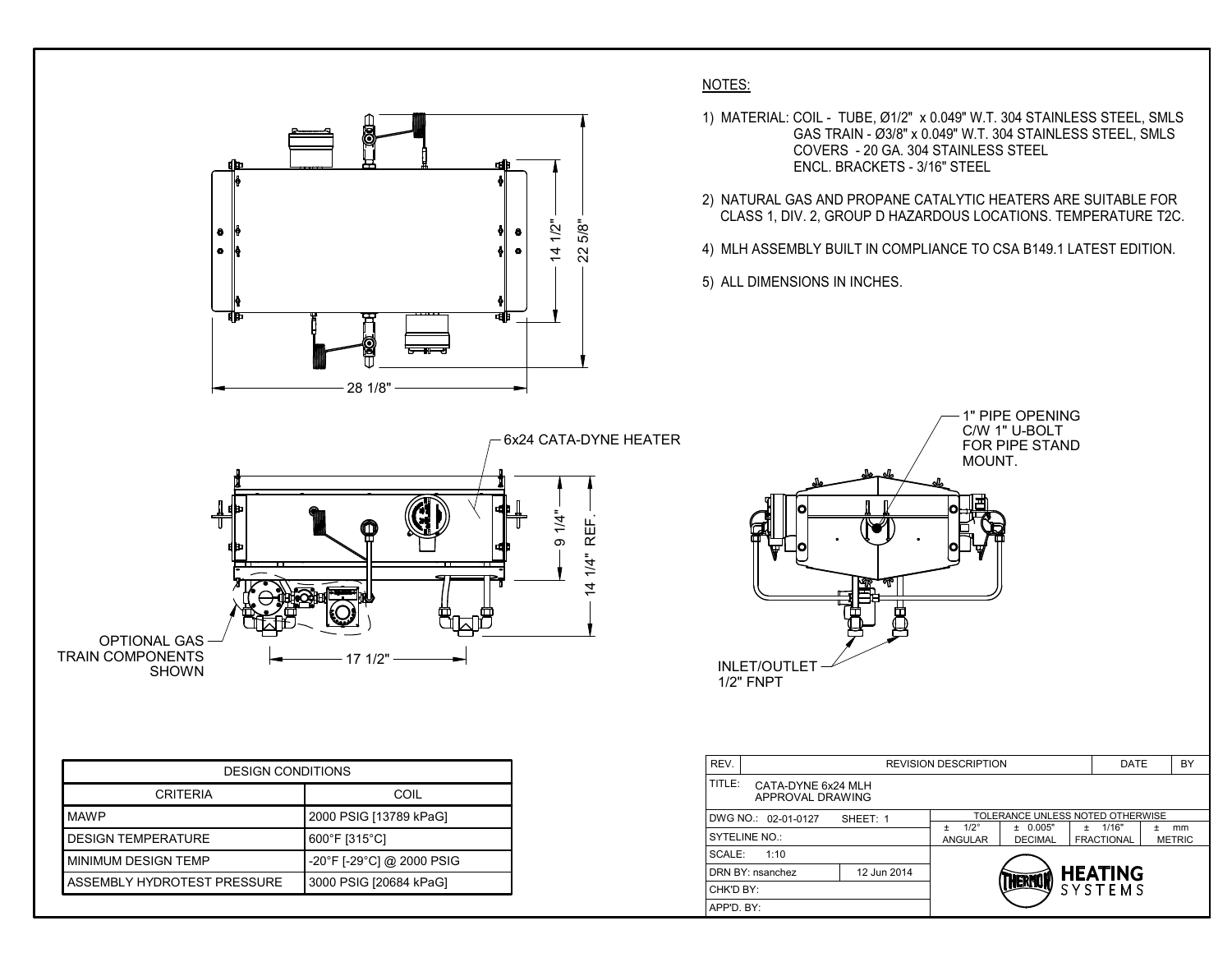| REV.                                                  | <b>REVISION DESCRIPTION</b> |                                    |                                  |                                  |     | BY                    |  |  |
|-------------------------------------------------------|-----------------------------|------------------------------------|----------------------------------|----------------------------------|-----|-----------------------|--|--|
| TITLE:<br>APPROVAL DRAWING - 12x24 MLH TWO STAGE FLOW |                             |                                    |                                  |                                  |     |                       |  |  |
| DWG NO.: 02-01-0180                                   | SHEET: 1                    |                                    | TOLERANCE UNLESS NOTED OTHERWISE |                                  |     |                       |  |  |
| <b>SYTELINE NO.: SEE TABLE</b>                        |                             | $1/2^\circ$<br>+<br><b>ANGULAR</b> | ± 0.005"<br><b>DECIMAL</b>       | $\pm$ 1/16"<br><b>FRACTIONAL</b> | $+$ | 1 mm<br><b>METRIC</b> |  |  |
| <b>SCALE: 1:5</b>                                     |                             |                                    |                                  |                                  |     |                       |  |  |
| DRN BY: nsanchez                                      | 29 Apr 2016                 | <b>HEATING</b><br><b>HERMO</b>     |                                  |                                  |     |                       |  |  |
| CHK'D BY:                                             |                             |                                    |                                  | SYSTEMS                          |     |                       |  |  |
| APP'D. BY:                                            |                             |                                    |                                  |                                  |     |                       |  |  |

| <b>DESIGN CONDITIONS</b>    |                                                |  |  |  |
|-----------------------------|------------------------------------------------|--|--|--|
| <b>CRITERIA</b>             | COIL                                           |  |  |  |
| <b>MAWP</b>                 | 2000 PSIG [13789 kPaG]                         |  |  |  |
| <b>DESIGN TEMPERATURE</b>   | $600^{\circ}$ F [315 $^{\circ}$ C]             |  |  |  |
| <b>MINIMUM DESIGN TEMP</b>  | $-20^{\circ}$ F [-29 $^{\circ}$ C] @ 2000 PSIG |  |  |  |
| ASSEMBLY HYDROTEST PRESSURE | 3000 PSIG [20684 kPaG]                         |  |  |  |

## NOTES:

- 1) MATERIAL: COIL TUBE, Ø1/2" x 0.083" W.T. 304 STAINLESS STEEL, SMLS GAS TRAIN - Ø3/8" x 0.035" W.T. 304 STAINLESS STEEL, SMLS COVERS - 20 GA. 304 STAINLESS STEEL ENCL. BRACKETS - 3/16" STEEL
- 2) NATURAL GAS AND PROPANE CATALYTIC HEATERS ARE SUITABLE FOR CLASS 1, DIV. 2, GROUP D HAZARDOUS LOCATIONS. TEMPERATURE T2C.
- 

| MLH-2H1224-214421-B1T-01 | H1224-214421       | 120V                | 4.2A | <b>NAT GAS</b>   | 4.5          | AC-TC-8000-7      | N/A              | AC-R-2545        |
|--------------------------|--------------------|---------------------|------|------------------|--------------|-------------------|------------------|------------------|
| PART NO.                 | <b>HEATER MOD.</b> | <b>VOLTS</b>        | AMPS | <b>FUEL</b>      | PRESS.(W.C.) | <b>THERMOSTAT</b> | <b>APPLIANCE</b> | <b>SERVICE</b>   |
|                          |                    | ELECTRICAL START-UP |      | <b>GAS INPUT</b> |              |                   | <b>REGULATOR</b> | <b>REGULATOR</b> |
|                          |                    |                     |      |                  |              |                   |                  |                  |